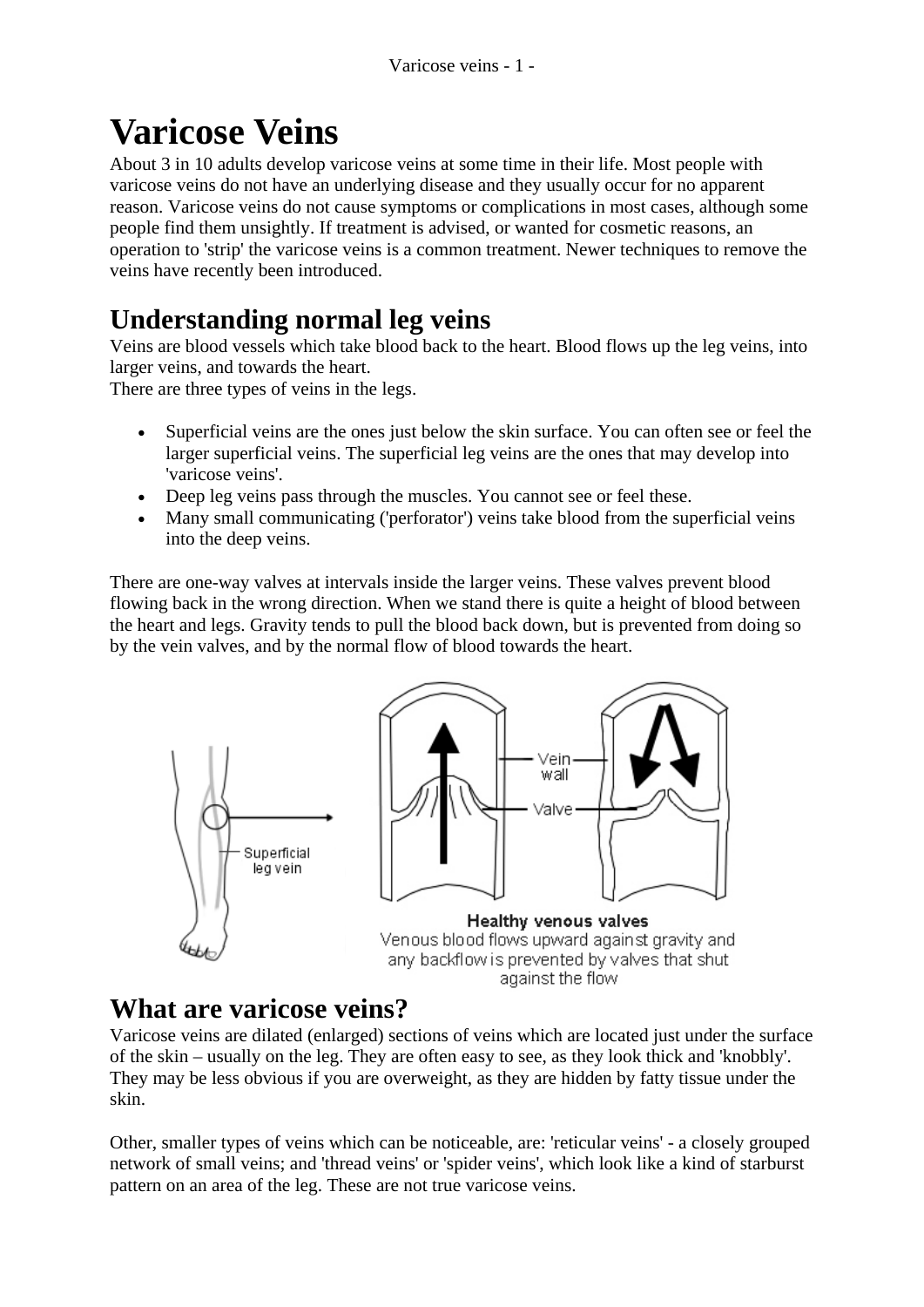

### **What causes varicose veins?**

Varicose veins The valves become damaged and do not function properly. Backflow of blood is not prevented and 'pooling' of blood stretches and balloons the vein walls.

It is thought that the wall of the vein becomes weak in some sections. These sections then widen and become more prominent. If this occurs near a valve then the valve may become 'leaky' and blood may flow backwards. Once this happens at one valve there is extra pressure on the vein, which can cause more widening and more leaky valves. Blood then 'pools' (collects) in the enlarged vein and makes it stand out.

### **Who develops varicose veins?**

About 3 in 10 adults develop varicose veins at some time in their life. Most people with varicose veins do not have an underlying disease and they occur for no apparent reason. However, the chance of them developing is increased with:

- **Pregnancy.** This is partly due to the baby causing extra pressure on the veins, and partly because hormones you make during pregnancy tend to relax vein walls. The more babies you have, the more the risk of permanent varicose veins developing. Varicose veins tend to appear, or get worse, during pregnancy, but often improve after childbirth when the pressure on the veins eases.
- **Age.** They are more common with increasing age.
- **Being overweight,** which appears to increase the chance for women but not men.
- **Standing lots.** Jobs which involve lots of standing are often said to cause varicose veins. However, there is little scientific evidence to support this theory.

Sometimes an underlying disease may cause varicose veins, for example:

- A previous blood clot (thrombosis) or injury in a deep leg vein.
- Rarely, a swelling or tumour in the pelvis (lower part of the tummy) which blocks flow in the veins at the top of the leg.
- Very rarely, varicose veins are due to abnormal blood vessels if some of the veins or arteries have not formed in the normal way.

# **What are the symptoms of varicose veins?**

Most people with varicose veins have no symptoms. Some people are concerned about the appearance of the veins. Larger varicose veins can ache, feel 'heavy' or itch. You may also get ankle or foot swelling with varicose veins.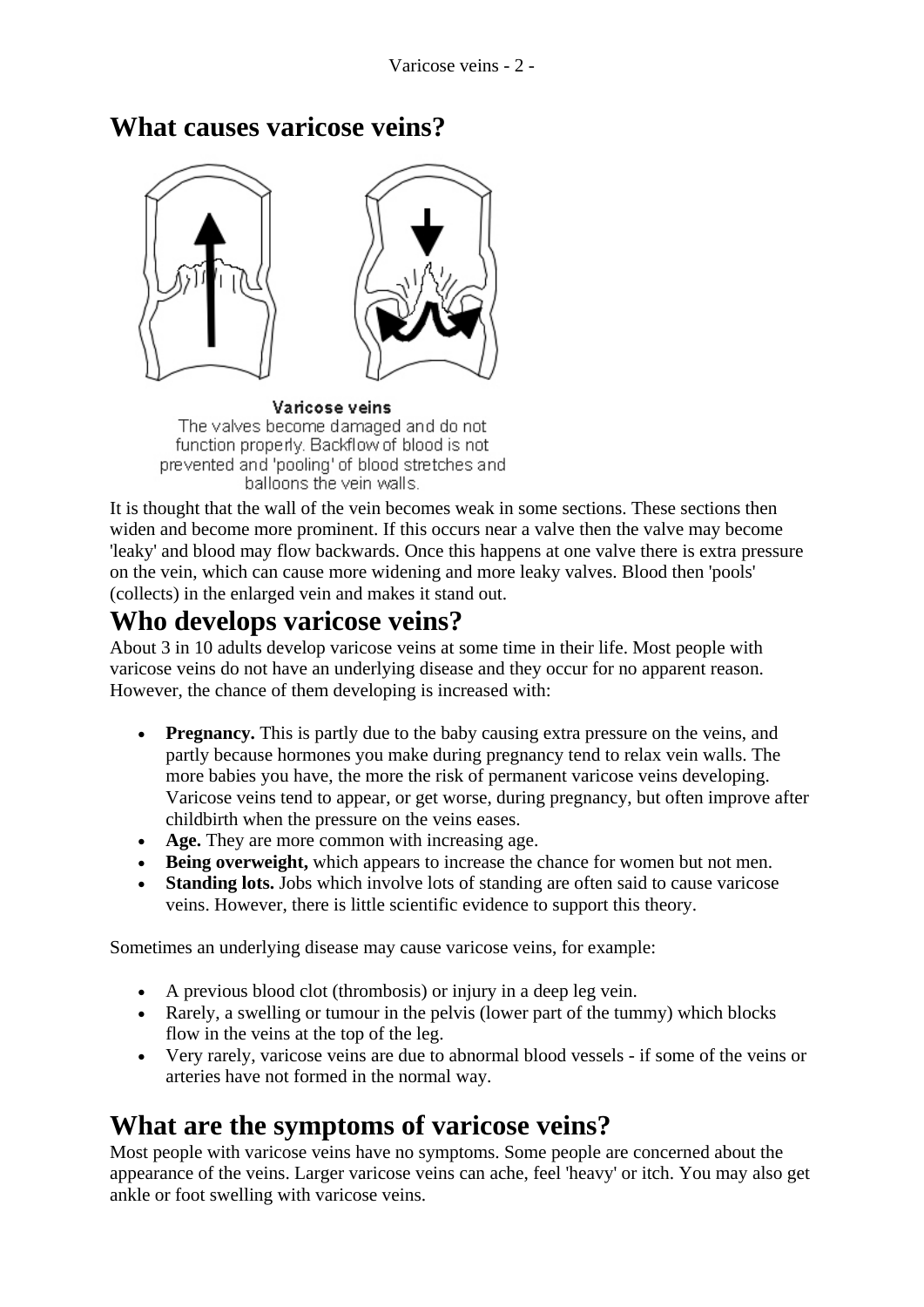# **Are there any complications of varicose veins?**

Most people with varicose veins do not develop complications. Complications develop in a small number of cases. Complications are due to the higher pressure in the varicose veins causing changes to the small blood vessels in nearby skin.

If complications do develop, it is typically several years after the varicose veins first appear. However, it is impossible to predict who will develop complications. The visible size of the varicose veins is not related to whether complications will develop.

Possible complications include:

- Inflammation of the vein (thrombophlebitis).
- Swelling of the foot or lower leg.
- Skin changes over the prominent veins. The possible skin changes are: discolouration, eczema, skin ulcers, or 'lipodermatosclerosis' (hardening of the fat layer under the skin, causing areas of thickened, red skin). See separate leaflet called *'Venous Leg Ulcers'*, which explains about skin ulcers caused by varicose veins.
- Rarely, varicose veins may bleed.

**First aid for bleeding varicose veins:** this happens only rarely, but if a varicose vein does bleed, then you need to stop the bleeding quickly by doing the following:

- Elevate the leg lie down flat and raise the leg high, so that it is well above the rest of the body (eg rest it on a chair, use lots of pillows or someone can hold the leg high).
- Pressure put a clean cloth or dressing onto the bleeding area and put firm pressure on it, for at least 10 minutes.
- Call an ambulance if the bleeding is heavy, or does not quickly stop. See a doctor urgently, as you may need treatment to prevent the bleeding from happening again.

### **Do I need treatment or a referral for varicose veins?**

Most people with varicose veins do not need any treatment. You may want to have treatment for one of the following reasons:

- **If complications develop** which occur in a small number of cases. If leg swelling or skin changes develop over prominent veins, then treatment is usually advised to prevent a skin ulcer from developing. If a skin ulcer does occur then treatment of any varicose veins may help to cure it. If you have a varicose vein which has bled, then you should be referred urgently for treatment.
- **For symptoms** of itch or discomfort.
- **Cosmetic reasons.** You may feel that the veins look unsightly. Treatment which is purely for cosmetic reasons is not usually available on the NHS, but NHS treatment can be considered in certain circumstances, such as if varicose veins are severely affecting your quality of life.
- If you have a combination of BOTH varicose veins which are problematic, AND 'arterial disease' (poor circulation, or 'peripheral vascular disease') of the legs. Or if arterial disease is suspected. In this situation, you will need to have the leg circulation examined, before certain treatments such as compression stockings can be used (tests and treatments are explained below).

## **Which tests might I have?**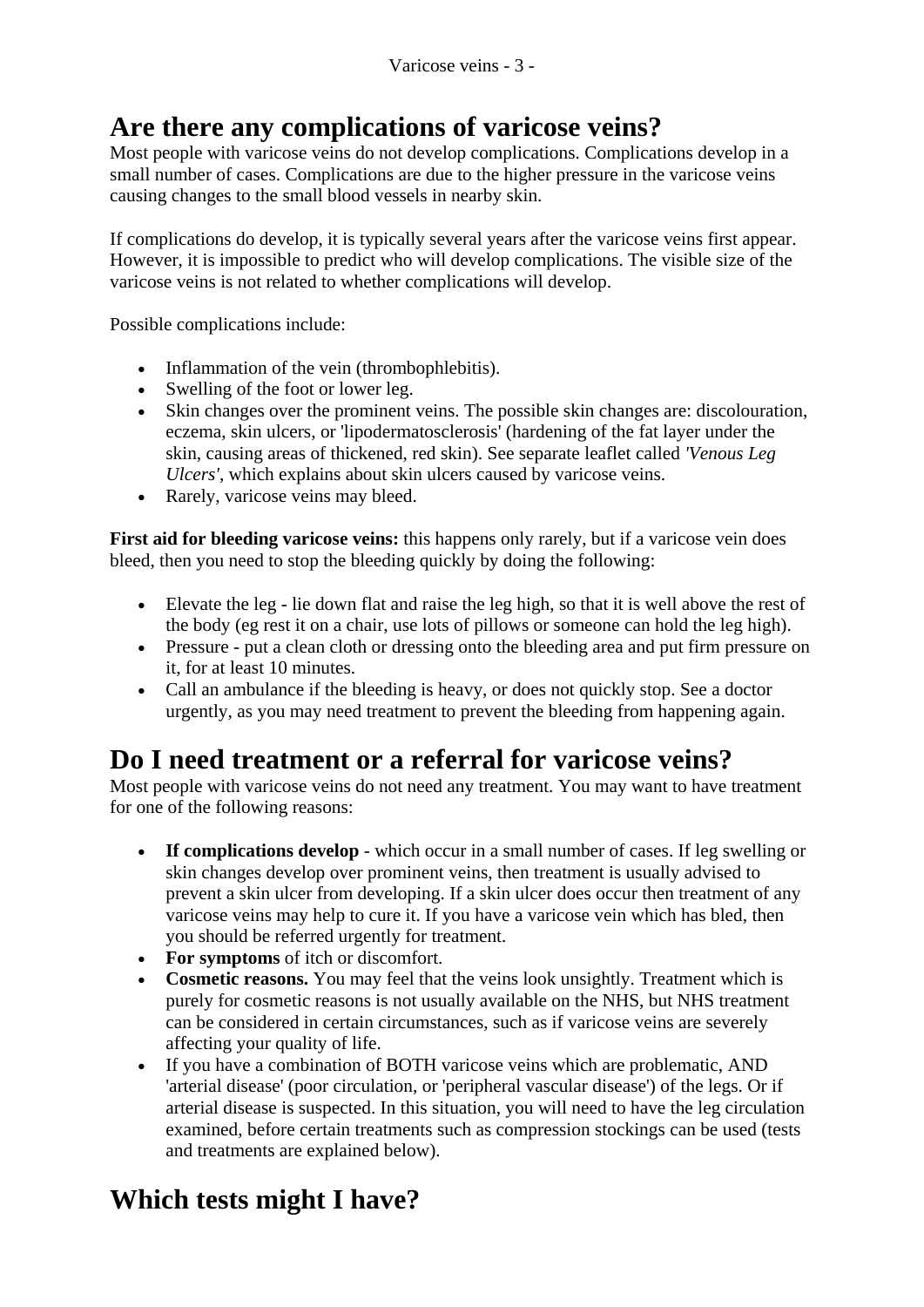If varicose veins are problematic, you will usually be referred for a specialist assessment. You may have a type of ultrasound scan called a 'Doppler' or a 'duplex' scan. This helps to show how the blood is flowing in the veins, and can show whether any of the valves are damaged – which is useful to know when planning treatment. Occasionally, other tests are needed if the veins are complex.

If you have 'arterial disease' (poor circulation, or 'peripheral vascular disease') in your legs, or if arterial disease is suspected, then the arterial circulation needs to be measured before you have treatment which puts pressure on the leg, such as compression stockings (below). The arterial circulation is normally measured by using an ultrasound machine called a 'Doppler ultrasound', which is used to give a measurement called the 'ankle'-brachial pressure index'. This test can be done in specialist clinics, and also by some nurses and GPs.

### **What are the treatment options for varicose veins?**

There are several different options, plus a number of new treatments. **Conventional (usual) treatments** 

#### *Self-help methods*

Avoid prolonged standing or sitting still. Try to "put your feet up" frequently (sit or lie down and raise the feet above the level of your hips, for example, use extra pillows under your feet on a bed or footrest). This helps to reduce blood 'pooling' in the veins. Use moisturising cream to protect the skin if it is dry, flaky or itchy. (Aqueous cream is suitable and inexpensive, or there are other types available - ask your pharmacist or doctor.)

#### *Support tights and compression stockings*

These counter the extra pressure in the veins. They may help to ease symptoms such as ache, though there is little proof as to how well they work. Support tights and compression stockings may also help to prevent early complications from getting worse. To work properly, they need to be correctly fitted. They come in different strengths and sizes. Most people find that the type of compression stockings called 'below-knee class 1 (light) or class 2 (medium)' are suitable. Ideally, they should be put on first thing in the morning, before you get out of bed, and taken off when going to bed at night. Compression stockings are available on prescription or can be purchased.

Note: If you have arterial disease (poor circulation or peripheral vascular disease) in the legs, you will need a medical assessment of your circulation to decide if compression stockings are suitable (see above).

#### *Creams and medicines*

Moisturising cream can be helpful if the skin is dry, hard or itchy, or if there is eczema. Also, for eczema due to varicose veins, a short course of steroid cream may be needed.

#### *Surgery*

Different techniques can be used to remove the veins, depending on their site and severity. A surgeon will advise. Usually, the communicating veins (explained above) are tied off (ligated). Then the large varicose veins are removed or 'stripped' from the leg. Many people can be treated as day cases. One to three weeks off work may be needed afterwards, depending on your job.

#### *Sclerotherapy*

This injects the vein with a chemical that can 'sclerose' (close and seal) the vein. It is mainly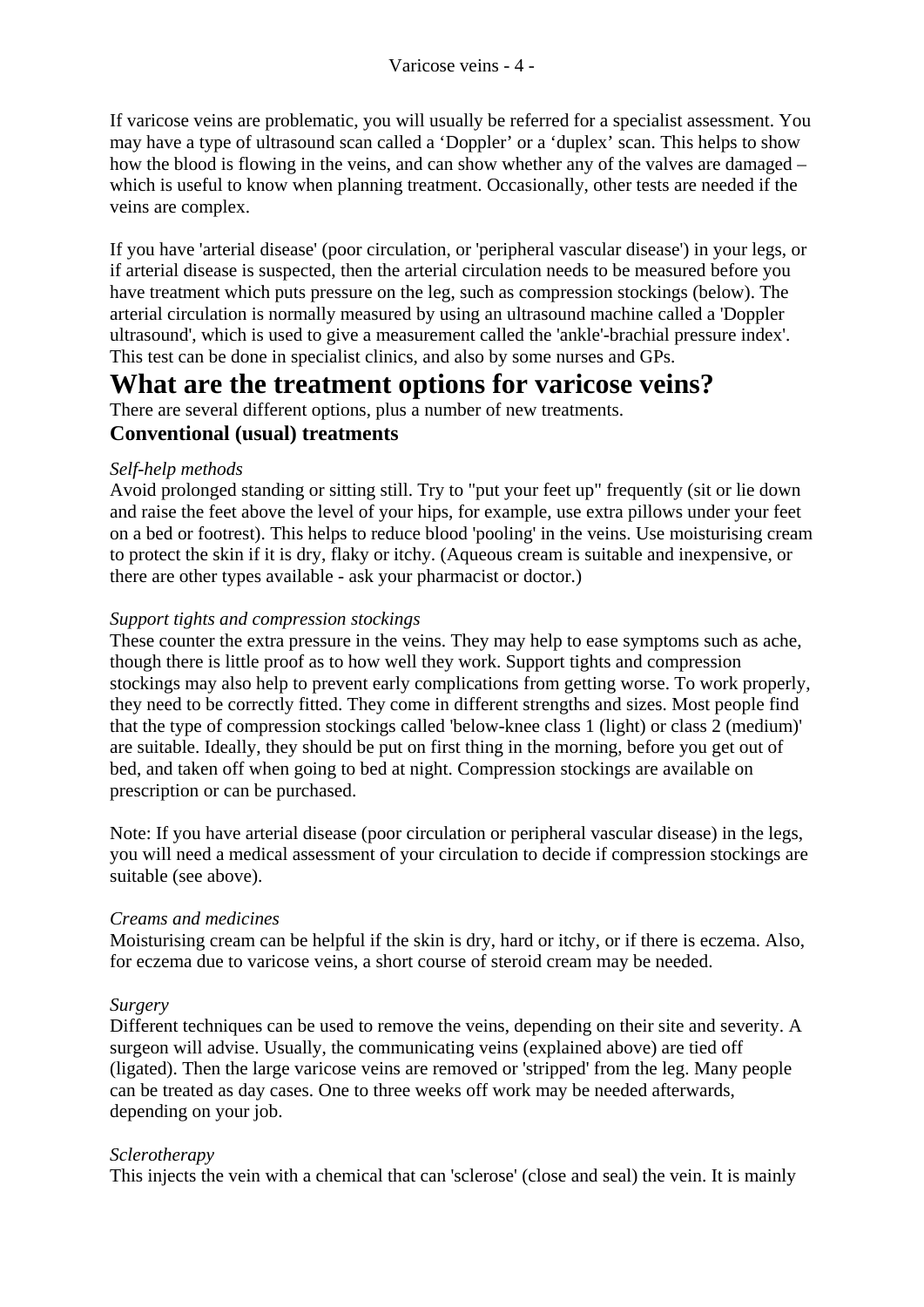used for smaller veins. The vein needs to be compressed afterwards, which involves wearing bandaging or compression stockings for a few days or weeks.

#### **Newer treatments**

Newer techniques have also been developed to treat varicose veins. Their aim is to reduce the need for traditional 'stripping' of the veins, and to reduce bruising or other possible complications of surgery. The new treatments include:

#### *Radiofrequency ablation and endovenous laser ablation*

These methods involve passing a probe into one of the longer varicose veins, using ultrasound to guide the position. The laser or radiofrequency energy makes the vein heat up, which seals it.

#### *Transilluminated powered phlebectomy*

This is a new method of surgically removing the veins. A light is passed under the skin and the varicose veins are removed by a suction device. This reduces the number of cuts needed to remove the vein.

#### *Foam sclerotherapy*

This uses a chemical mixed with air to make foam. The foam is injected into the veins, pushing the blood away and making the veins go into spasm. Ultrasound is used to help guide the injection. After treatment, compression stockings are needed, and the veins will be hard and swollen for a while before they shrink down. More than one treatment may be needed.

#### **Which treatment?**

All types of surgery or injection for varicose veins have a small risk of complications, for example, damage to nearby nerves or skin. Also, it is quite common to have side-effects such as pain and bruising for a while afterwards. There is also a chance that the varicose veins can recur (come back). Ask your phlebologist about the pros and cons of different treatments in relation to your own particular veins.

#### **Thread veins and spider veins**

These do not cause the same problems as varicose veins, and they may need treating for cosmetic reasons.

#### **Complications of operation**

The majority of operations carried out for varicose veins are entirely straightforward and, particularly considering the large numbers performed, serious complications are uncommon. Nevertheless, no surgical procedure is completely free of risk and the possibility of complications should be borne in mind when considering the pros and cons of surgical treatment for varicose veins.

Anaesthetic complications are unusual because the length of surgery is usually relatively short. Cardiac and respiratory complications can occur with any general anaesthetic and are certainly more common in the elderly and in those with pre-existing heart and chest problems. Abnormal reactions or allergies to anaesthetic drugs are uncommon and largely unpredictable. Bleeding is one of the more common complications encountered, since the operation deals directly with blood vessels. Major haemorrhage is uncommon but can occur if one of the main veins is damaged while disconnecting or stripping superficial connections. Small postoperative collections of blood can occur within the surgical wounds, occasionally requiring re-operation but usually settling without specific treatment.

Wound infection can occur in any of the surgical wounds and is more common after long procedures, in obese patients and when operations have to be performed in the presence of contaminated ulcers on the leg. Slight redness, swelling and inflammation of wounds is